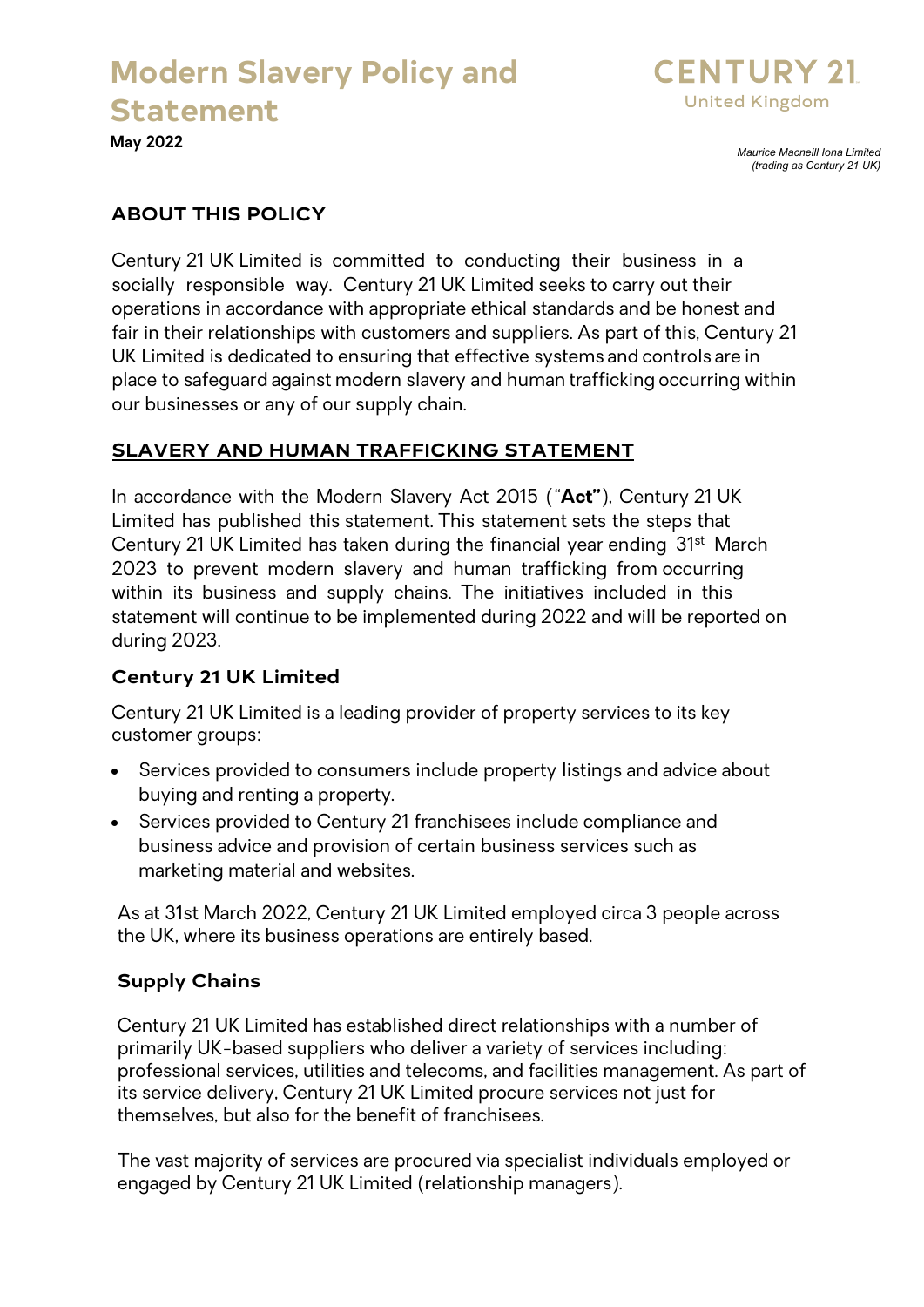

**May 2022**

*Maurice Macneill Iona Limited (trading as Century 21 UK)* 

## **Policies and Contractual Provisions**

The approach of Century 21 UK Limited to the promotion of human rights and ethical issues is contained within Century 21 UK Limited HR Policies which include but not limited to:

- Anti-Bribery and Corruption Policy
- Equal Opportunities Policy
- Recruitment Policy
- Whistleblowing Policy
- Grievance Policy
- Anti-Bullying and Harassment Policy

The Century 21 UK Limited HR policies apply to all individuals employed or engaged by Century 21 UK Limited. Employees can use the whistleblowing policy to report suspected concerns within the business and supply chains.

Since the enactment of the Act Century 21 UK Limited has taken steps to seek to ensure that any new agreements with suppliers include an express obligation for suppliers to comply with the Act, to implement due diligence procedures within its own supply chains and notify Century 21 UK Limited in the event of any actual or potential incidence of modern slavery. In the event of a breach of these provisions, Century 21 UK Limited will seek to resolve any issues with its suppliers and it may also seek to terminate the relationship with the supplier where a resolution is not achieved. This provision is regularly reviewed, and relevant amendments made.

## **Due Diligence**

Century 21 UK Limited has identified our supply chains as the main area of risk and exposure to modern slavery.

The suppliers used by Century 21 UK Limited have been identified as low risk. The suppliers which provide manufactured goods to Century 21 UK Limited are very few, limited to marketing providers (providing posters etc), and software providers. Other suppliers to Century 21 UK Limited mainly provide in-person services, such as maintenance services and recruitment services.

Contractors used by Century 21 UK Limited pass through an on-boarding process, which includes terms requiring them to comply with the Act and provide a copy of their modern slavery statement where requested.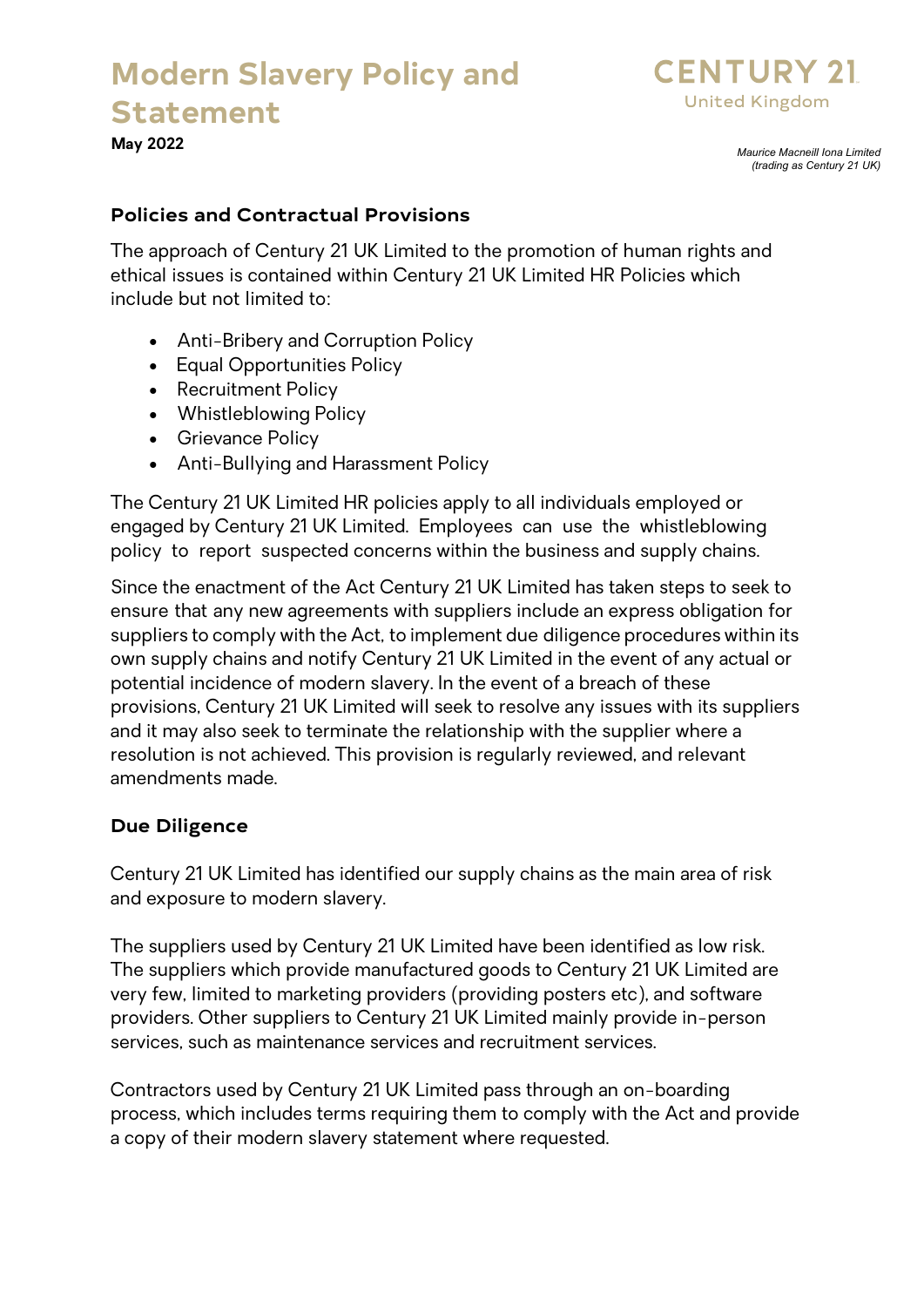

**May 2022**

*Maurice Macneill Iona Limited (trading as Century 21 UK)* 

#### **Areas of Risk**

Overall exposure to modern slavery for Century 21 UK Limited is lower than other sectors given the nature of the property services sector in which the business operates, the types of services we procure and the fact that our business operations and those of the majority of our suppliers are primarily based in the UK.

Notwithstanding the above, Century 21 UK Limited is not complacent and understands that the procurement of recruitment and facilities services and the use of subcontractors are practices which may bring about increased risks of modern slavery within supply chains.

Accordingly, Century 21 UK Limited is taking steps to mitigate such risks, including:

- Requiring suppliers to implement due diligence procedures for its own suppliers and subcontractors
- Having in place stringent checks on our recruitment agencies and ensuring our own internal recruitment processes meet the minimum legal requirement

As part of this, Century 21 UK Limited complies with all relevant legislation including the Immigration, Asylum and Nationality Act 2006 and ensures that all appropriate checks are carried out to maintain compliance.

If further risks are identified, Century 21 UK Limited will consider such risks and take appropriate steps to address any emerging risks.

### **Training**

Century 21 UK Limited understands the importance of training employees to enable them to be able to identify risks of modern slavery. Century 21 UK Limited employees receive information that allows them to understand the requirements under the Act in the form of this policy. They also receive our whistleblowing policy, which would allow them to raise concerns anonymously.

### **KPI Monitoring**

Century 21 UK Limited appreciates that the approach to combatting modern slavery will have to adapt over time in response to findings following the completion of various risk assessments. Century 21 UK Limited intend to monitor the following KPIs over the next financial year to measure the effectiveness of the processes:

- The number of employees who have received training on modern slavery risks
- The number of suppliers we have carried out a risk assessment on